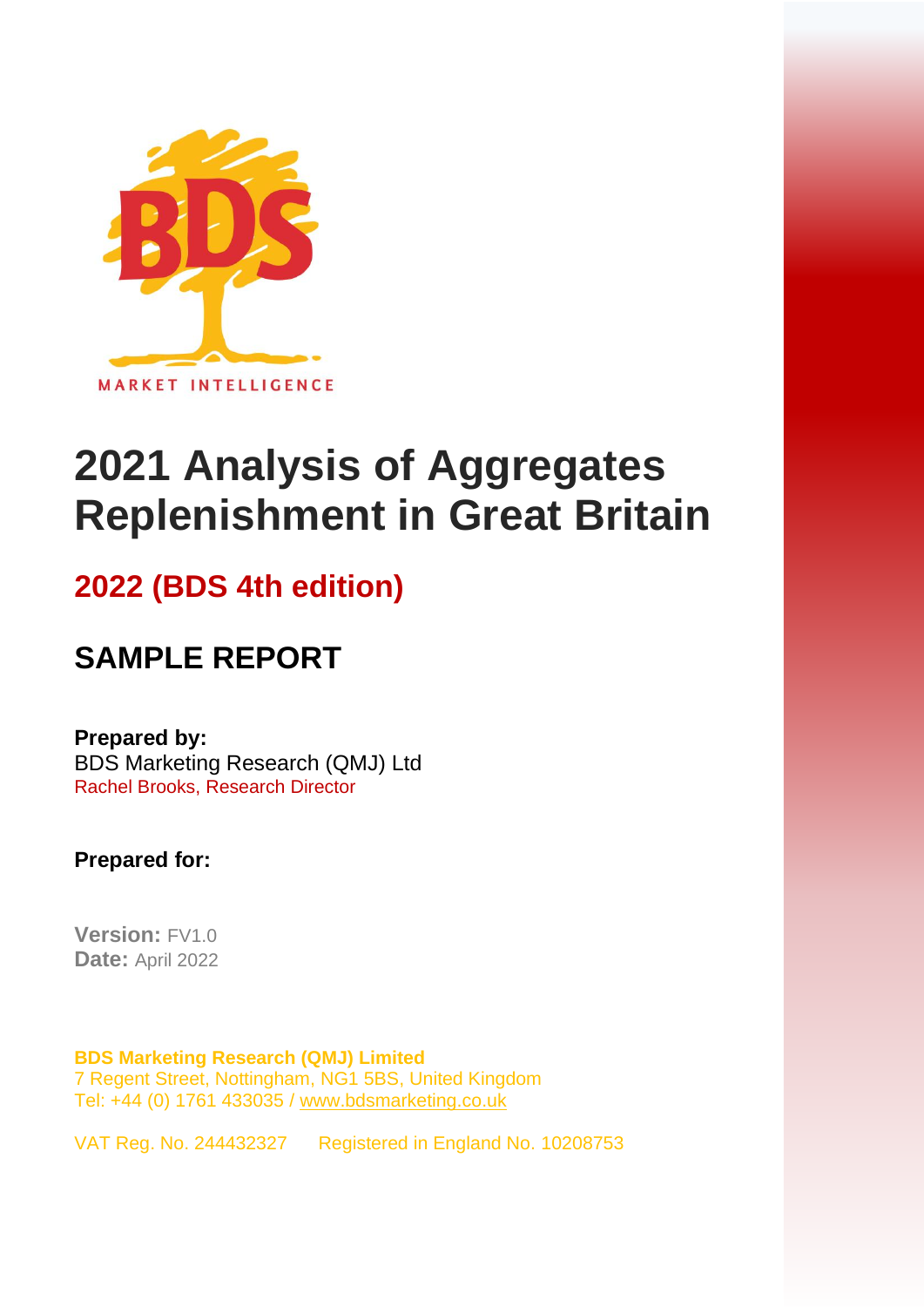



No part of this report may be reproduced, stored in a retrieval system in any form or by any means, electric, mechanical, photocopying, recording or otherwise, without prior written permission of BDS Marketing Research (QMJ) Limited, except for use within the company subscribing to the report.

Every possible precaution has been taken to ensure that the information in this report is accurate at the time of going to press. BDS Marketing Research (QMJ) Limited cannot accept responsibility for any loss or damage, including consequential loss, arising from this report.

The data provided of which has been obtained and collated from a number of sources including planning records, telephone research with operating companies, industry journals, company and industry websites and existing BDS databases, built up over more than 20 years.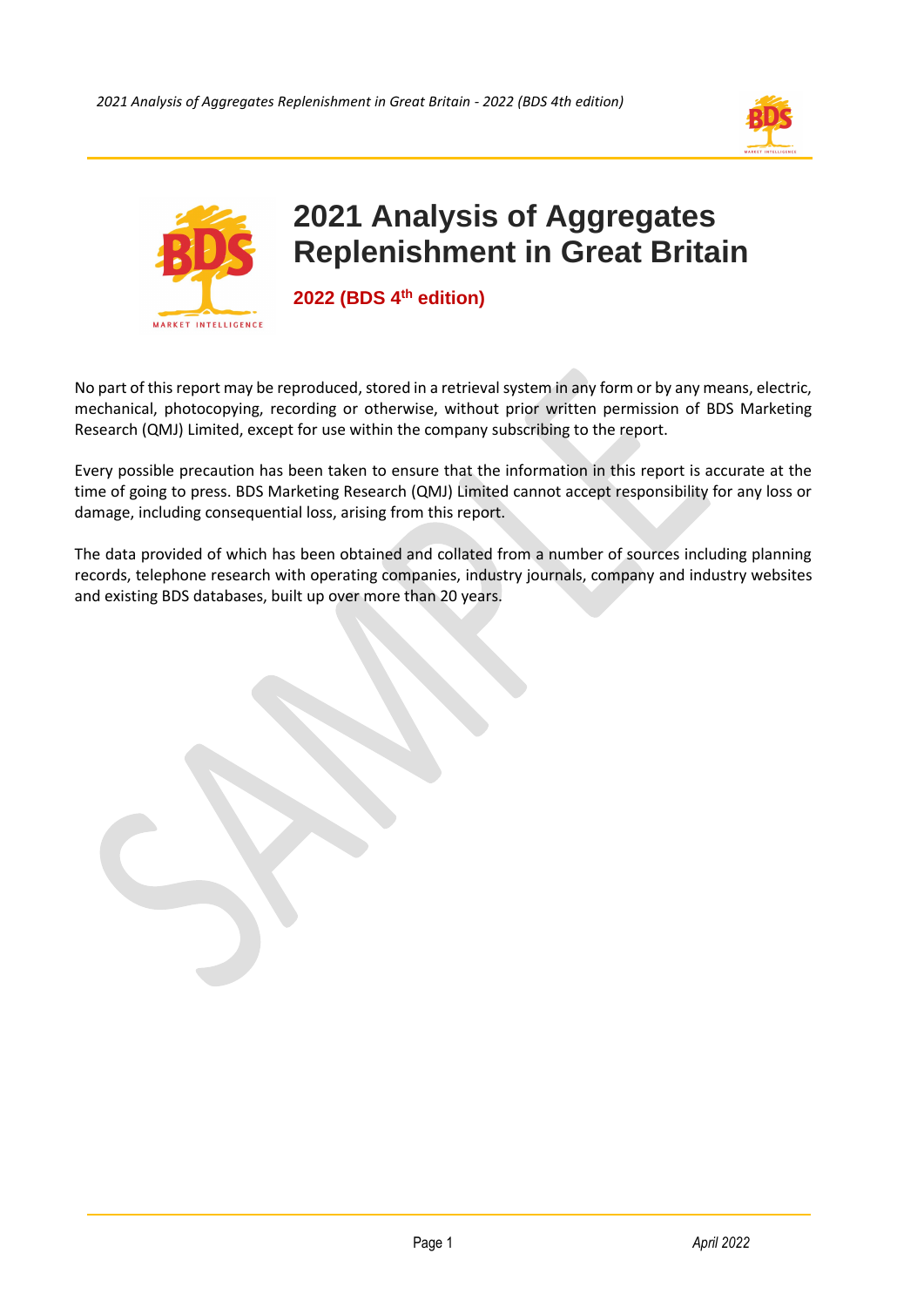

## **CONTENTS**

| 1                                            |                                                                  | <b>EXECUTIVE SUMMARY</b>                                                                                                                       | 4                          |
|----------------------------------------------|------------------------------------------------------------------|------------------------------------------------------------------------------------------------------------------------------------------------|----------------------------|
|                                              | 2 REPORT OVERVIEW                                                |                                                                                                                                                | $\overline{7}$             |
|                                              | 2.1<br>2.2                                                       | <b>Background &amp; Purpose</b><br><b>BDS Market Intelligence</b>                                                                              | 7<br>8                     |
| <b>MARKET CLARITY &amp; POSITIONING</b><br>3 |                                                                  |                                                                                                                                                | 9                          |
|                                              | 3.1<br>3.2                                                       | <b>Material, Types &amp; Definitions</b><br><b>Influencing Factors</b><br>Environment<br>Economy<br><b>Political Position</b>                  | 9<br>9<br>10<br>10<br>10   |
| 4                                            | <b>MARKET ANALYSIS</b>                                           |                                                                                                                                                | 11                         |
|                                              | 4.1<br>4.2<br>4.3<br>4.4                                         | <b>Sand &amp; Gravel (Land Won)</b><br><b>Sand &amp; Gravel (Marine Won)</b><br><b>Crushed Rock</b><br><b>Key Suppliers &amp; Market Share</b> | 12<br>16<br>18<br>22       |
| 5                                            | <b>PLANNING ACTIVITY - TRENDS AND ANALYSIS</b>                   |                                                                                                                                                | 25                         |
|                                              | 5.1                                                              | <b>Consented Schemes</b><br>Consents vs Average<br><b>Consents vs Tonnage</b><br>Market Share vs Tonnage<br><b>Consents vs Time</b>            | 25<br>25<br>26<br>26<br>27 |
|                                              | 5.2                                                              | <b>Market Locality &amp; Geographical Accessibility</b>                                                                                        | 28                         |
| 6                                            | <b>FUTURE INDUSTRY PROSPECTS &amp; DEVELOPMENT OPPORTUNITIES</b> |                                                                                                                                                | 30                         |
|                                              | 6.1<br>6.2<br>6.3                                                | <b>Industry View &amp; Forward Thinking</b><br><b>Aggregates substitution</b><br><b>UK Market, Economy &amp; Future Planning</b>               | 30<br>32<br>32             |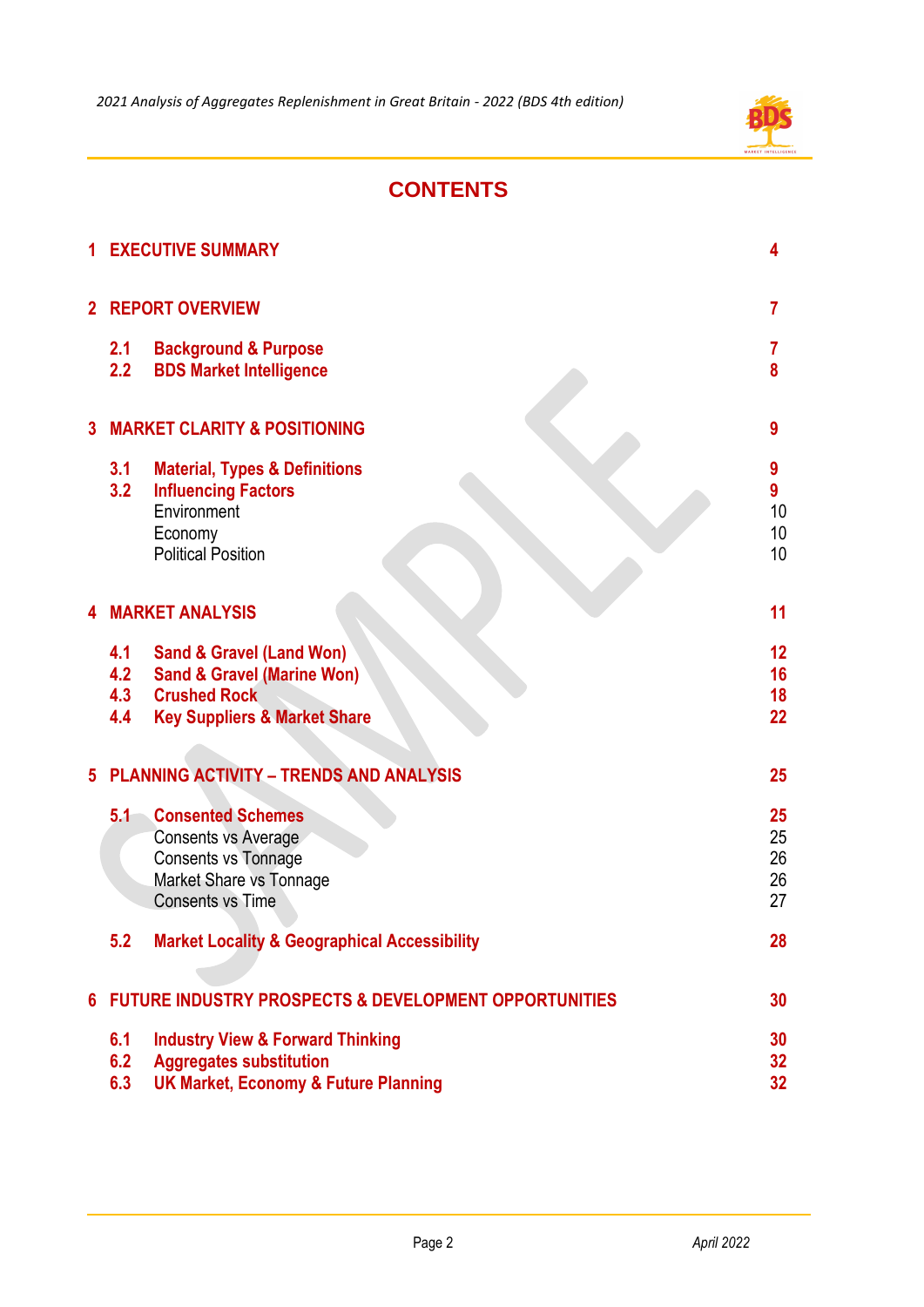

## **Appendices**

#### **Appendix A – Information Sources 34**<br> **Appendix A - Data Charts** 35 **Appendix A - Data Charts**